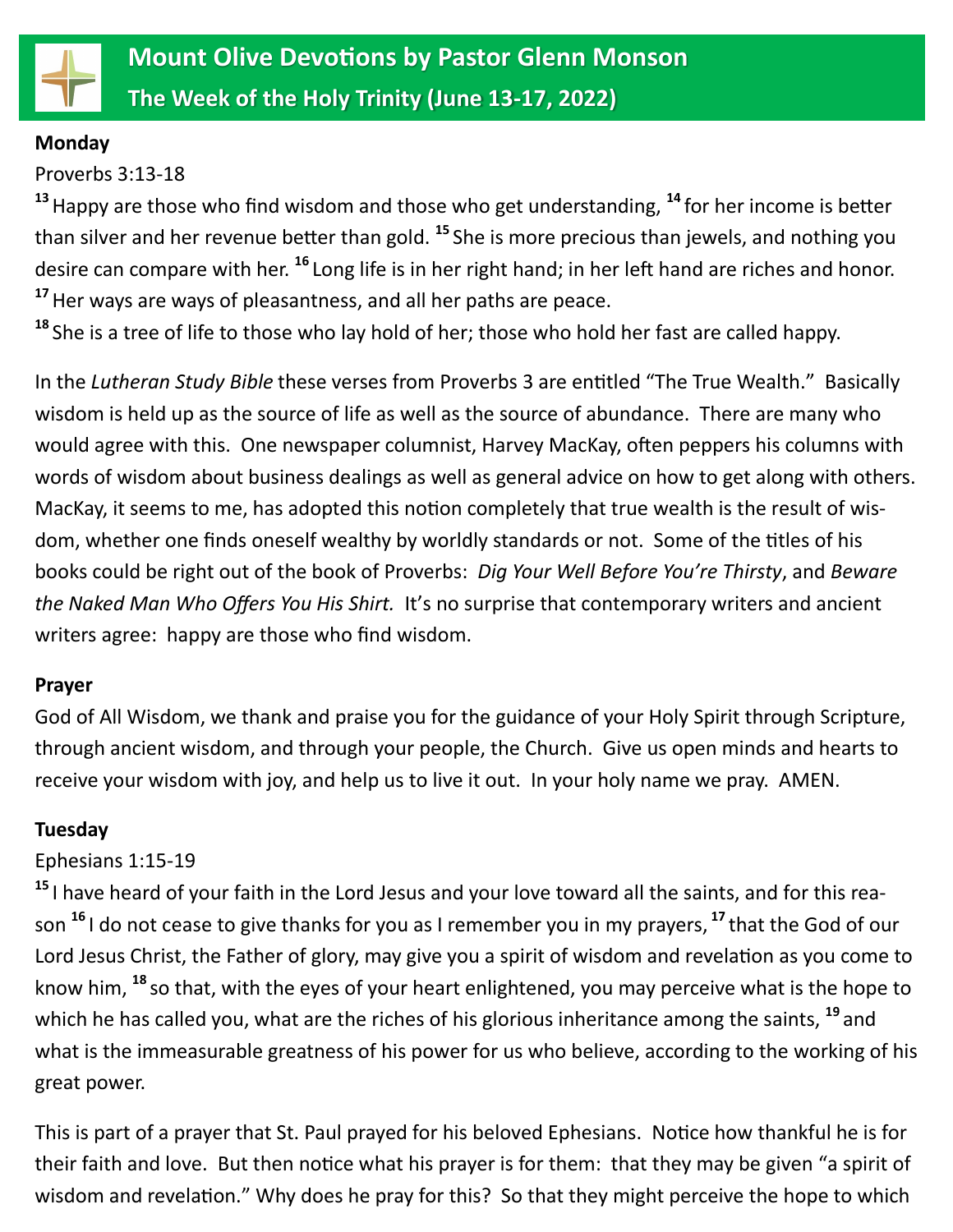they are called, they might know the riches of their inheritance, and they might appreciate the "immeasurable greatness of God's power in all who believe." It's almost as if Paul is saying that yes, your heart and soul are engaged, now engage your *mind* as well. Sometimes we may think that faith and love are exclusive of wisdom. Perhaps we have the notion that either a person is gifted intellectually *or* a person has a deep faith or a compassionate heart. Paul says otherwise. He says that all of these traits are needed, and all are equally celebrated. We need to cultivate a deep faith and a profound love for all people, *and* we need to dig deep into the mysteries of life and faith. Why? So that our joy might be complete.

#### **Prayer**

Gracious and All-Wise God, thank you for our minds. Thank you for wise scholars, persistent scientists, thoughtful theologians, and master teachers who show us the mysteries of life. Grant us always a deep faith, a broad love, and a hunger for godly wisdom, so that we might be all that you have designed us to be. In your Son's name we pray. AMEN.

# **Wednesday**

# Luke 2:41-50

**<sup>41</sup>**Now every year his parents went to Jerusalem for the festival of the Passover. **<sup>42</sup>**And when he was twelve years old, they went up as usual for the festival. **<sup>43</sup>**When the festival was ended and they started to return, the boy Jesus stayed behind in Jerusalem, but his parents were unaware of this. **<sup>44</sup>** Assuming that he was in the group of travelers, they went a day's journey. Then they started to look for him among their relatives and friends. **<sup>45</sup>** When they did not find him, they returned to Jerusalem to search for him. **<sup>46</sup>**After three days they found him in the temple, sitting among the teachers, listening to them and asking them questions. **<sup>47</sup>**And all who heard him were amazed at his understanding and his answers. **<sup>48</sup>**When his parents saw him they were astonished, and his mother said to him, "Child, why have you treated us like this? Your father and I have been anxiously looking for you." **<sup>49</sup>**He said to them, "Why were you searching for me? Did you not know that I must be in my Father's house?"<sup>[\[k\]](https://www.biblegateway.com/passage/?search=Luke+2&version=NRSVUE#fen-NRSVUE-25015k) 50</sup> But they did not understand what he said to them.

I love this story about the boy Jesus. The part I find most fascinating is the description of his action in the temple. He is "listening to [the teachers] and asking them questions." This is a pattern that will continue for Jesus' entire ministry. A number of years ago, a pastor, Martin Copenhaver, wrote a book entitled *Jesus is the Question*. In this book he details what his research had unveiled, that in the New Testament, Jesus asks 307 questions and only answers 3! As Copenhaver says, we often think of Jesus as the Answer Man, but he is quite the opposite; Jesus is the one who invites us to discover for ourselves what it means to follow him, to live the crucified life, and to know real wisdom. Jesus doesn't tell us the answer to these questions, but continually asks questions of his disciples and us, so that we might discover it for ourselves. So if you feel like you just don't know much when it comes to faith, take heart; questioning is at the heart of the life of a disciple.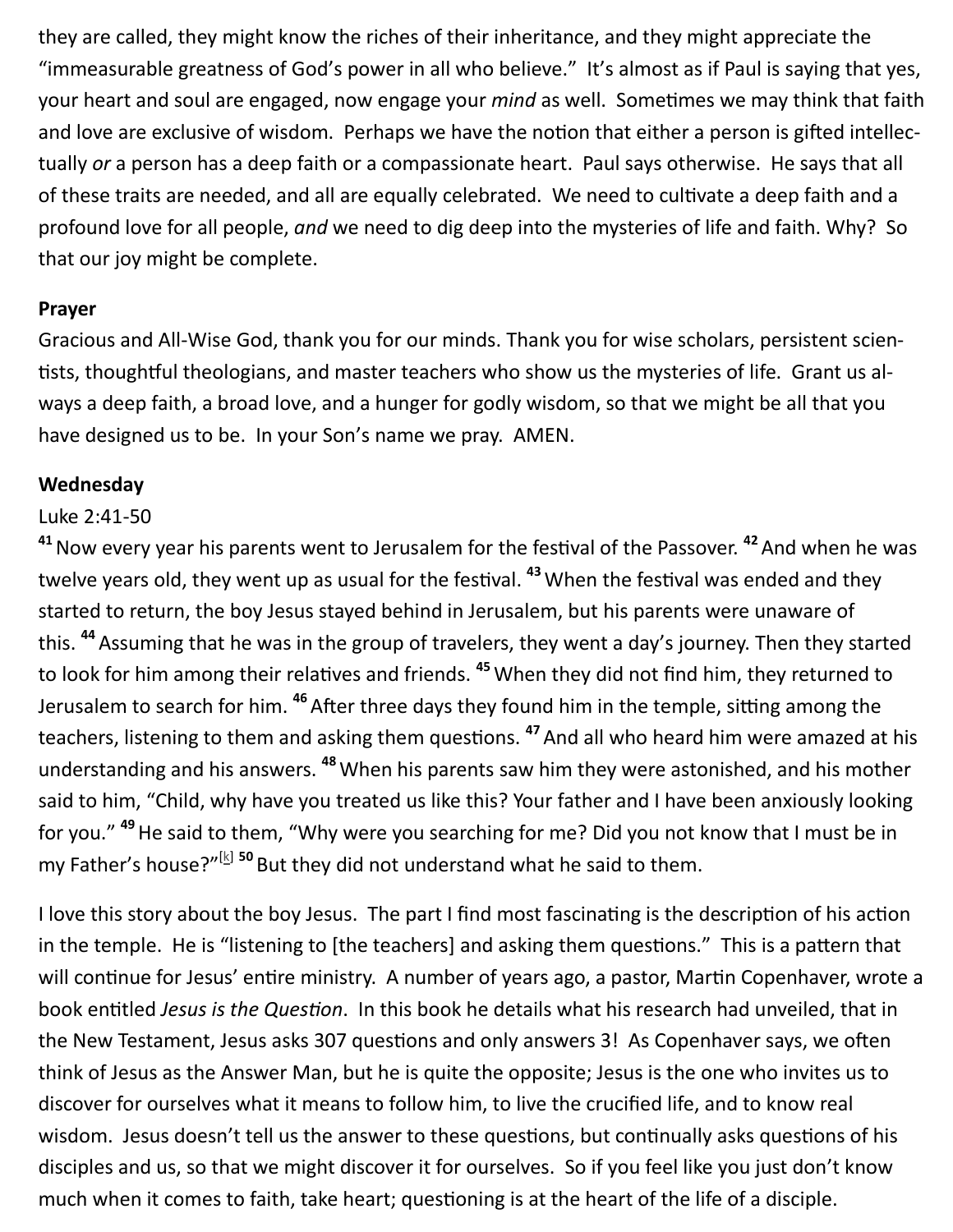#### **Prayer**

Thank you for modeling for us humility and curiosity, Dear Lord. You are both the great Learner and the great Teacher. Encourage us in our quest to learn what following you entails. Guide us with faithful colleagues and wise mentors. Bring us closer to you each day as we seek your ways. We ask this in your precious name. AMEN.

# **Thursday**

# Psalm 124

<sup>1</sup> If it had not been the LORD who was on our side  $-$  let Israel now say $-$ 

- <sup>2</sup> if it had not been the LORD who was on our side, when our enemies attacked us,
- **3** then they would have swallowed us up alive, when their anger was kindled against us;
- **4** then the flood would have swept us away; the torrent would have gone over us;
- **5** then over us would have gone the raging waters.
- <sup>6</sup> Blessed be the LORD, who has not given us as prey to their teeth.
- <sup>7</sup> We have escaped like a bird from the snare of the hunters; the snare is broken, and we have escaped. <sup>8</sup>Our help is in the name of the LORD, who made heaven and earth.

This is the central confession of God's people throughout the ages: our help is in the name of the Lord. There have been many times through the ages that it seemed unlikely God's people would endure. Certainly while in Egypt and much later, in exile, the people of Israel wondered if they would survive as a people. The followers of Jesus also must have felt very vulnerable in their modest beginnings. Only a few followers in cities scattered around the Mediterranean basin formed the basis of the earliest Christian community. What were the chances they would survive? And then down through the ages, God's people across the globe have endured all sorts of attempts to snuff out the faith, and yet here we are today, still proclaiming the Good News and following in the way of Jesus. What accounts for this? It is that "our help is in the name of the Lord." Today again we might be tempted to despair and say, "The Church is in decline. Will it survive? Will God's people finally disappear from the earth?" And the answer once again is, "The Church will live, for our help is in the name of the Lord."

## **Prayer**

Thank you, Almighty One, for sustaining your people down through the ages. From slavery in Egypt to the present war in Ukraine, your people have been threatened with extinction, yet you sustain us. You give us strength. You give us hope. You give us courage. Bless all those who feel attacked by enemies within and without these days. Protect, bless, and strengthen your people, we pray. In Jesus' name. AMEN.